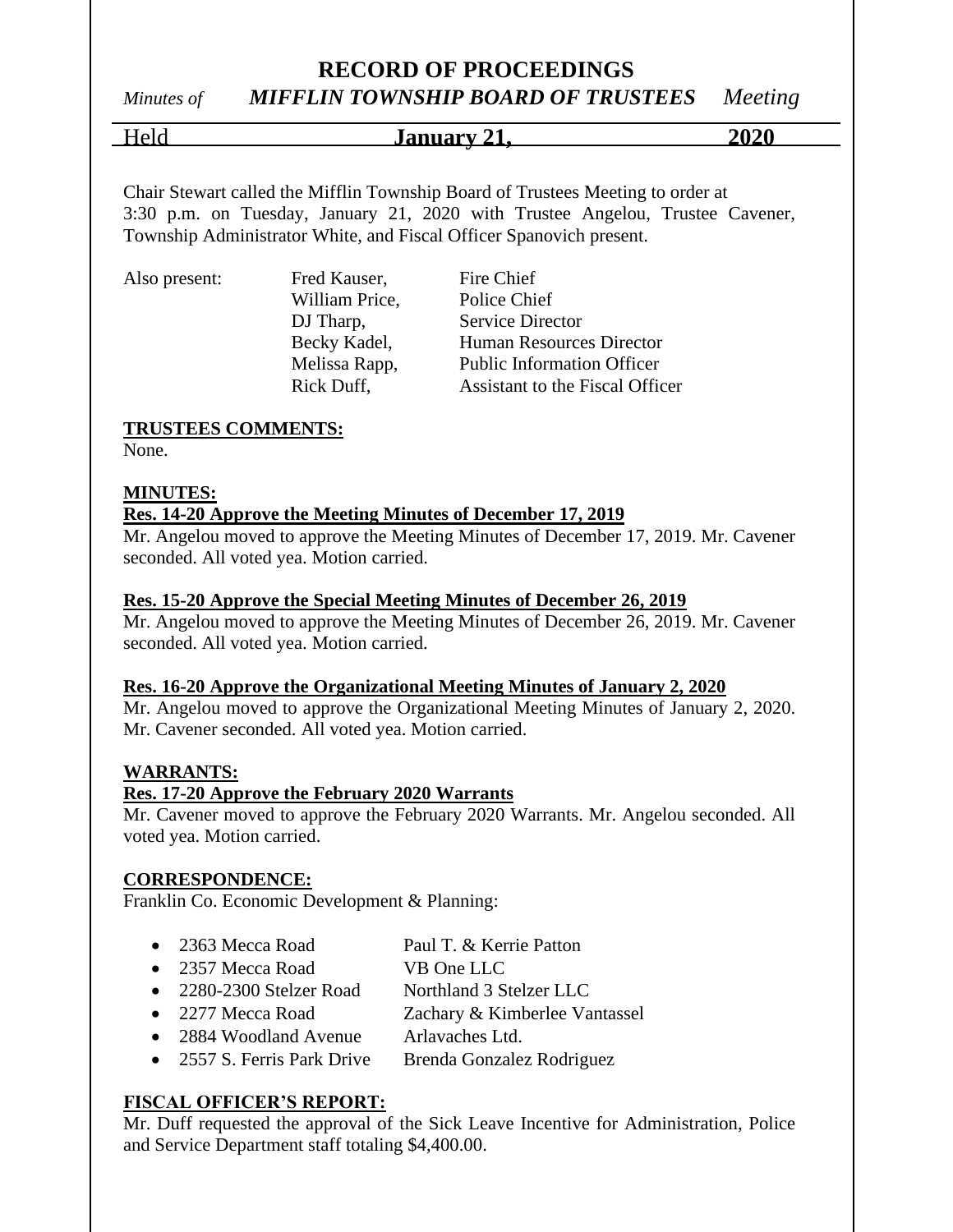*Minutes of MIFFLIN TOWNSHIP BOARD OF TRUSTEES Meeting*

Held **January 21, 2020**

#### **Res. 18-20 Approve the Sick Leave Incentive for Administration, Police, and Service Department staff in the amount of \$4,400.00.**

Mr. Angelou moved to approve the Sick Leave Incentive for Administration, Police, and Service Department staff in the amount of \$4,400.00. Mr. Cavener seconded. All voted yea. Motion carried. (See Referral File.)

#### **TOWNSHIP ADMINISTRATOR'S REPORT;**

Administrator White requested the approval to transfer \$100,000 from the General Fund to the Cemetery Fund.

#### **Res. 19-20 Approve the Transfer of \$100,000 from the General Fund to the Cemetery Fund.**

Chair Stewart moved to approve the transfer of \$100,000 from the General Fund to the Cemetery Fund. Mr. Angelou seconded. All voted yea. Motion carried.

Administrator White requested the approval to transfer \$100,000 from the General Fund to the Police Fund.

#### **Res. 20-20 Approve the Transfer of \$100,000 from the General Fund to the Police Fund.**

Mr. Cavener moved to approve the transfer of \$100,000 from the General Fund to the Police Fund. Chair Stewart seconded. All voted yea. Motion carried.

Administrator White said the bond sale closed today and the money was deposited into the township's account. She said everything went well. She recommended the money be moved to a StarOhio account. She said she has the required application ready for submission. She said the recent interest rate for Certificates of Deposit was 1.65% for a 4-week period; 1.6% for a 13-week period and 1.55% for a 26-week period. She said StarOhio's overnight yield was 1.8%.

Administrator White requested approval to apply for a StarOhio account. She said she is placing herself, the Fiscal Officer and the Fiscal Officer-elect on the account.

#### **Res. 21-20 Approve Administrator White to apply for a StarOhio account.**

Chair Stewart moved to approve Administrator White to apply for a StarOhio account. Mr. Angelou seconded. All voted yea. Motion carried.

Administrator White said a Right of Entry Agreement was signed with the Columbus Metropolitan Library so that the City of Gahanna can extend the fiber to the Library Operations building. She indicated that the library plans to have all personnel moved out of the second floor of the building by the end of February. Administrator White said she and the Library's CFO will have a discussion later this month to determine if they are still on track and will schedule the closing accordingly.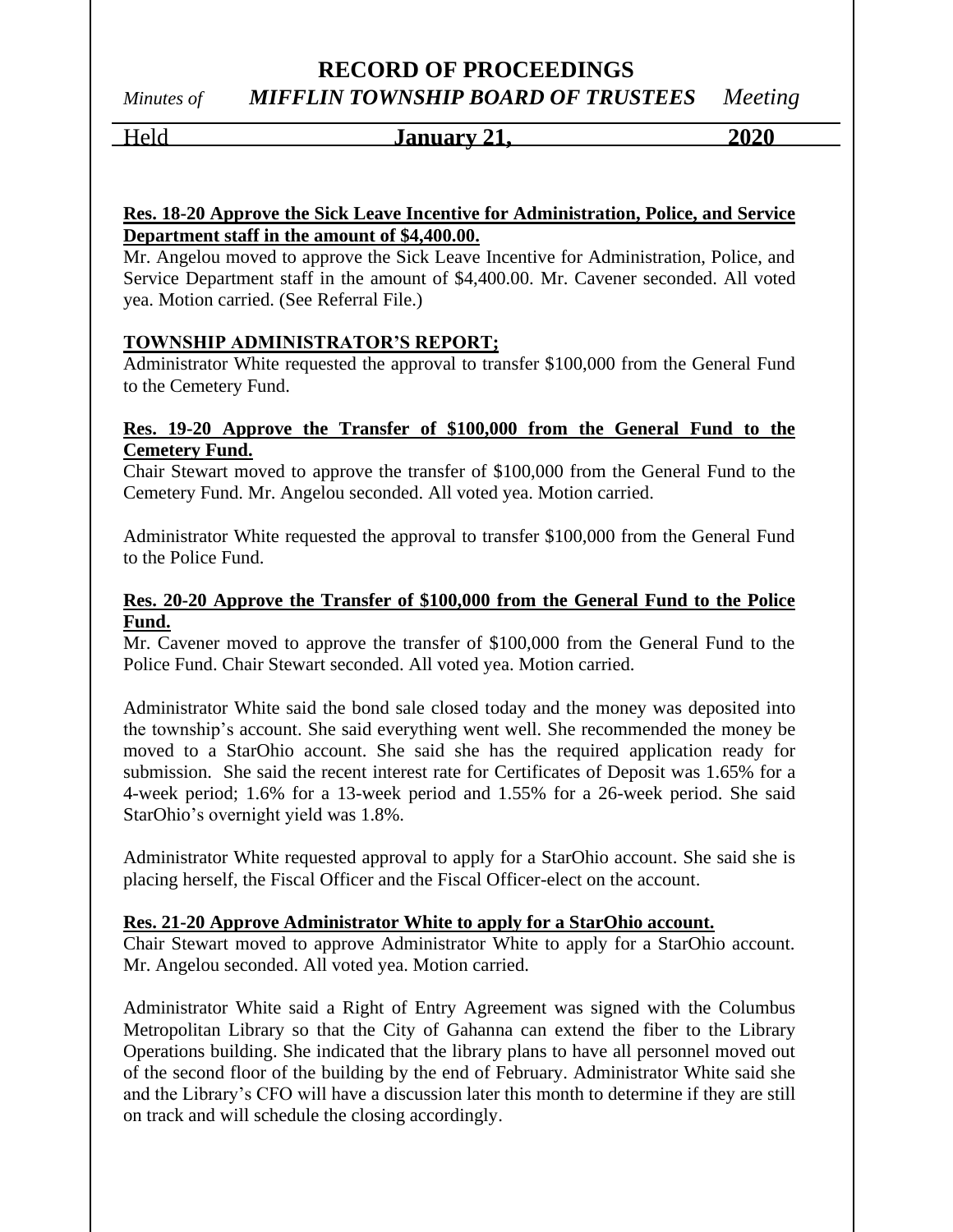# *Minutes of MIFFLIN TOWNSHIP BOARD OF TRUSTEES Meeting*

Held **January 21, 2020**

Administrator White said she plans to move forward with a job description and pay schedule for the IT Director. She will work with Ms. Kadel and present it to the trustees at the next meeting.

Administrator White presented a request from the U.S. Census to use the meeting hall for meetings on April  $3^{rd}$  and April  $8^{th}$ , 9 am – 5:00 pm. She said they would need to change their hours to conform with our workhours of 8:00 am – 4:30 pm.

#### **Res. 22-20 Approve the U.S. Census to use the meeting hall during business hours on April 3rd & 8th, 2020.**

Chair Stewart moved to approve the U.S. Census to use the meeting hall during business hours on April  $3^{rd}$  &  $8^{th}$ , 2020. Mr. Cavener seconded. All voted yea. Motion carried. (See Referral File.)

#### **HR:**

Ms. Kadel requested approval of the 2020-2021 benefits package. Ms. Kadel said only Delta Dental had an increase in premium, but no change in coverage.

#### **Res. 23-20 Approve the 2020-2021 benefits package as presented by Ms. Kadel, HR Director.**

Chair Stewart moved to approve the 2020-2021 benefits package as presented by Ms. Kadel, HR Director. Mr. Angelou seconded. All voted yea. Motion carried.

Ms. Kadel requested the approval to renew the Lexipol Annual Subscription in the amount of \$8,079.00 with \$6654 of the subscription for Fire and \$1,425 to be paid out of the General Fund. Administrator White said she will apply for a \$1,000 credit from OTARMA to apply towards the payment for the Fire Department's portion of the Lexipol subscription.

#### **Res. 24-20 Approve the annual renewal of the Lexipol subscription in the amount of \$8,079.00.**

Mr. Angelou moved to approve the annual renewal of the Lexipol subscription in the amount of \$8,079.00. Mr. Cavener seconded. All voted yea. Motion carried. (See Referral File.)

Ms. Kadel said the open enrollment sessions are underway; the first one was this morning. She said the sessions will continue this evening and then on Thursday at 10 am and 7 pm, and next week on Tuesday and Thursday, at 10 am and 7 pm.

Ms. Kadel said she is working on the total compensation letter and will present it to the trustees at the next trustees' meeting for their review and approval.

Ms. Kadel made a clarification to the HR portion of the December 17, 2019 trustees meeting minutes from "She said in the future if an employee takes parental leave, they will not qualify for the sick leave incentive." to "She said in the future if an employee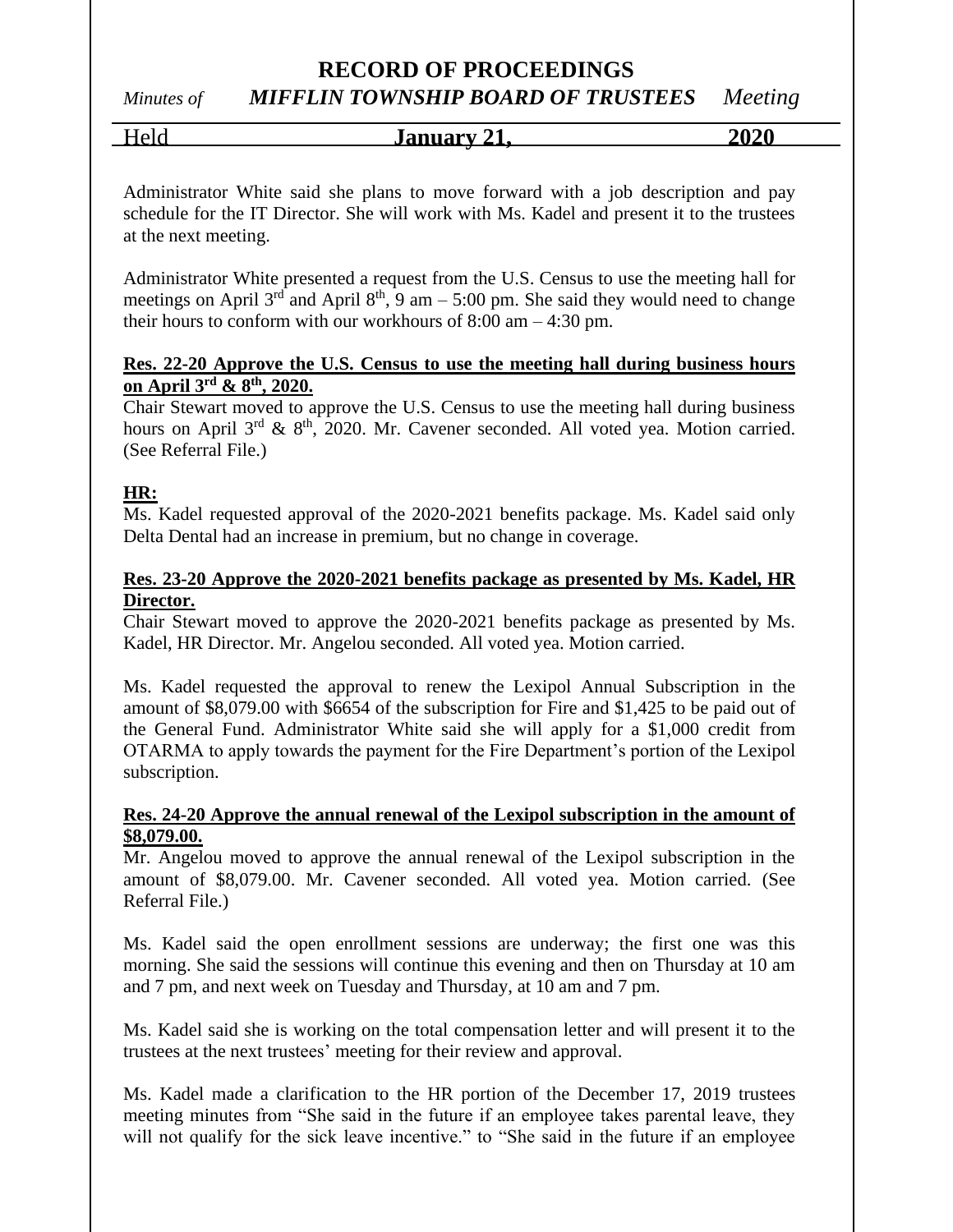*Minutes of MIFFLIN TOWNSHIP BOARD OF TRUSTEES Meeting*

| $\sim$<br>- -<br>$-0.0$ | <u>January</u><br>41. | 2020 |
|-------------------------|-----------------------|------|
|                         |                       |      |

takes leave under the Parental Leave policy and chooses to use their sick leave, they will not qualify for the sick leave incentive."

### **PIO:**

Ms. Rapp said she and Administrator White reviewed eight (8) proposals for the website redesign and chose three for interviews which have been completed. Ms. Rapp said she and Administrator White were pleased with the quality of each proposal and the choice may be difficult to make. She said the agencies' deadline for their quotes or revised quotes is Wednesday, January  $29<sup>th</sup>$ . Ms. Rapp said between January  $30<sup>th</sup>$  and February  $3<sup>rd</sup>$ , their final submissions will be reviewed, and one finalist will be selected. Ms. Rapp said the finalist will be presented for the trustees' approval on February  $18<sup>th</sup>$  for the selected agency to begin work on March 1<sup>st</sup>. Chair Stewart said it is important that the IT Director has input.

Ms. Rapp said there will be no community meeting in the unincorporated area today as it has been cancelled. She said township representatives will attend the meeting in February meeting.

Ms. Rapp said she has received a resume for a MORPC intern who she and Administrator White will interview.

#### **SERVICE:**

Mr. Tharp requested the lawn care and landscaping maintenance contracts with Sanders Lawn Care be tabled until his permanent budget is approved. Chair Stewart agreed.

Mr. Tharp said Landmark Way was annexed to the City of Columbus, reducing our township roads to 13.870 miles.

#### **CODE:**

Mr. Tharp said requested clean-up billing to be approved in the total amount of \$3,050.00 under ORC 505.87 for 2246 Aberdeen Avenue at \$2,450.00 and 2660 Perdue Avenue at \$600.

#### **Res. 25-20 Approve the clean-up billing for 2245 Aberdeen Ave. and 2660 Perdue Avenue in the total amount of \$3,050.00.**

Mr. Cavener moved to approve the clean-up billing for 2245 Aberdeen Ave. and 2660 Perdue Avenue in the total amount of \$3,050.00. Mr. Angelou seconded. All voted yea. Motion carried. (See Referral File.)

Administrator White said she expected to have our first amended certificate by now; it was not addressed at the Auditor's December meeting as originally planned. She said it should be addressed at their next meeting on January  $27<sup>th</sup>$  and expects to have the first amended certificate at that time. She said the department heads can then make the subsequent adjustments to their budgets eliminating the need of having to re-do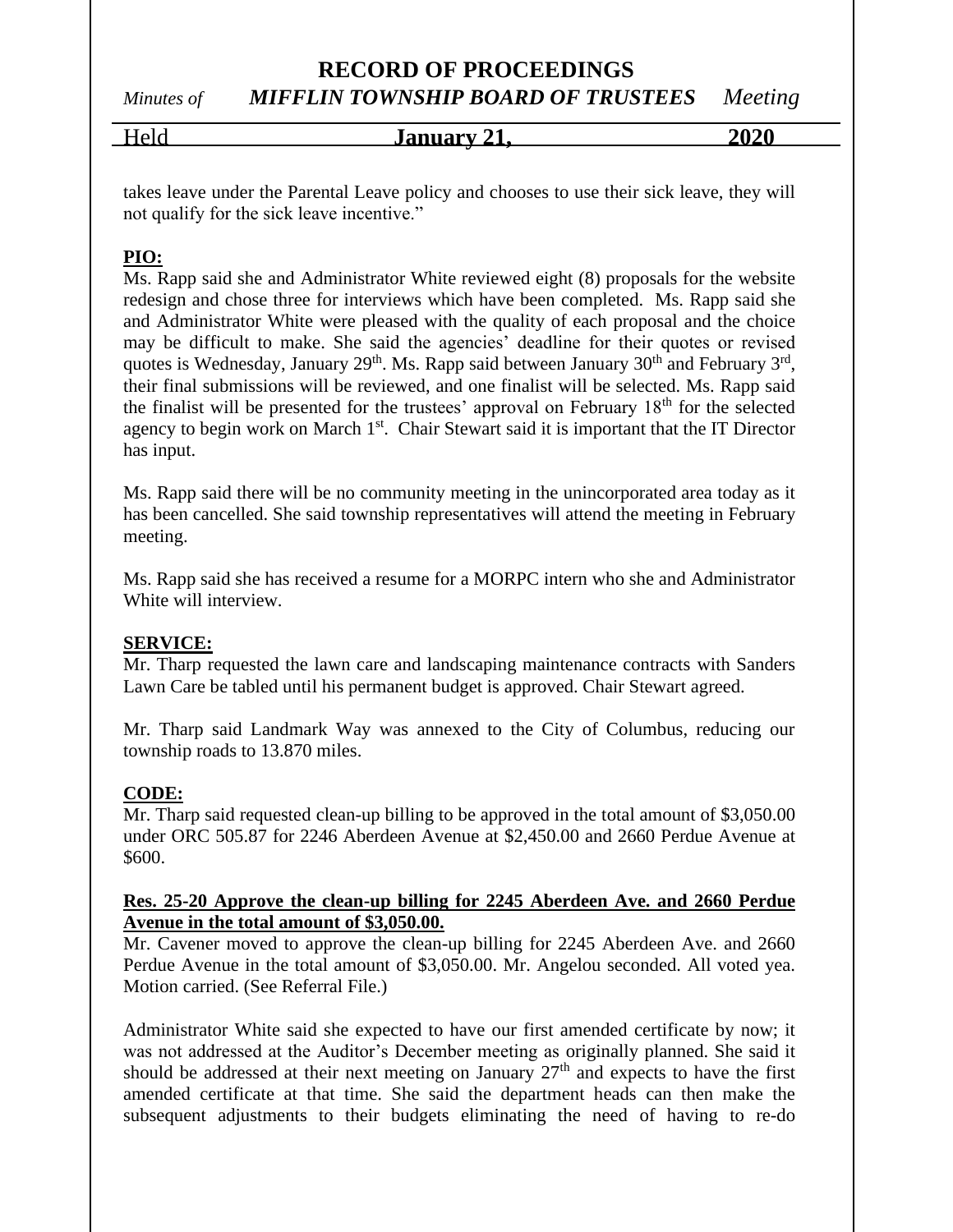## *Minutes of MIFFLIN TOWNSHIP BOARD OF TRUSTEES Meeting*

Held **January 21, 2020**

previously passed budgets. She said the budgets will be presented to the trustees for approval at the February 3rd Trustees meeting assuming the new certificate is received.

#### **POLICE:**

Chief Price requested the carry-over of 82.5 hours of vacation and 25.5 hours for Lt. Phillips. Chief Price said they plan to take the vacation time before June of 2020.

#### **Res. 26-20 Approve the carry-over of 82.5 hours of vacation for Chief Price and 25.5 hours for Lt. Phillips to be used by June 2020.**

Mr. Angelou moved to approve the carry-over of 82.5 hours of vacation for Chief Price and 25.5 hours for Lt. Phillips to be used by June 2020. Chair Stewart seconded. All voted yea. Motion carried. (See Referral File.)

Chief Price requested the acceptance of the resignation of part-time officer Seth Pinney effective January 24, 2020. Chief Price said he is leaving to join a neighboring jurisdiction that offers health insurance for part-time officers. Chair Stewart said the health insurance matter needs addressed very soon as we are losing officers for medical benefits.

#### **Res. 27-20 Accept the resignation of part-time officer Seth Pinney effective January 24, 2020.**

Chair Stewart accepted the resignation of Seth Pinney effective January 24, 2020. Mr. Angelou seconded. All voted yea. Motion carried.

Chief Price requested the approval to pay the body camera contract from Axon Enterprises in the amount of \$4,272.

#### **Res. 28-20 Approve the body camera contract payment to Axon Enterprises in the amount of \$4,272.**

Chair Stewart moved to approve the body camera contract payment to Axon Enterprises in the amount of \$4,272. Mr. Angelou seconded. All voted yea. Motion carried. (See Referral File.)

Chief Price requested the approval to purchase a new 2020 Dodge Durango cruiser from Greve Chrysler, not to exceed \$41,868.00, and to finance it through Park National Bank.

#### **Res. 29-20 Approve the purchase of a new 2020 Dodge Durango cruiser from Greve Chrysler, not to exceed \$41,868.00, and to finance it through Park National Bank.**

Mr. Angelou moved the approve the purchase of a new 2020 Dodge Durango cruiser from Greve Chrysler, not to exceed \$41,868.00, and to finance it through Park National Bank. Mr. Cavener seconded. All voted yea. Motion carried. (See Referral File.)

Chief Price said the graphics for the cruiser will be an additional expense.